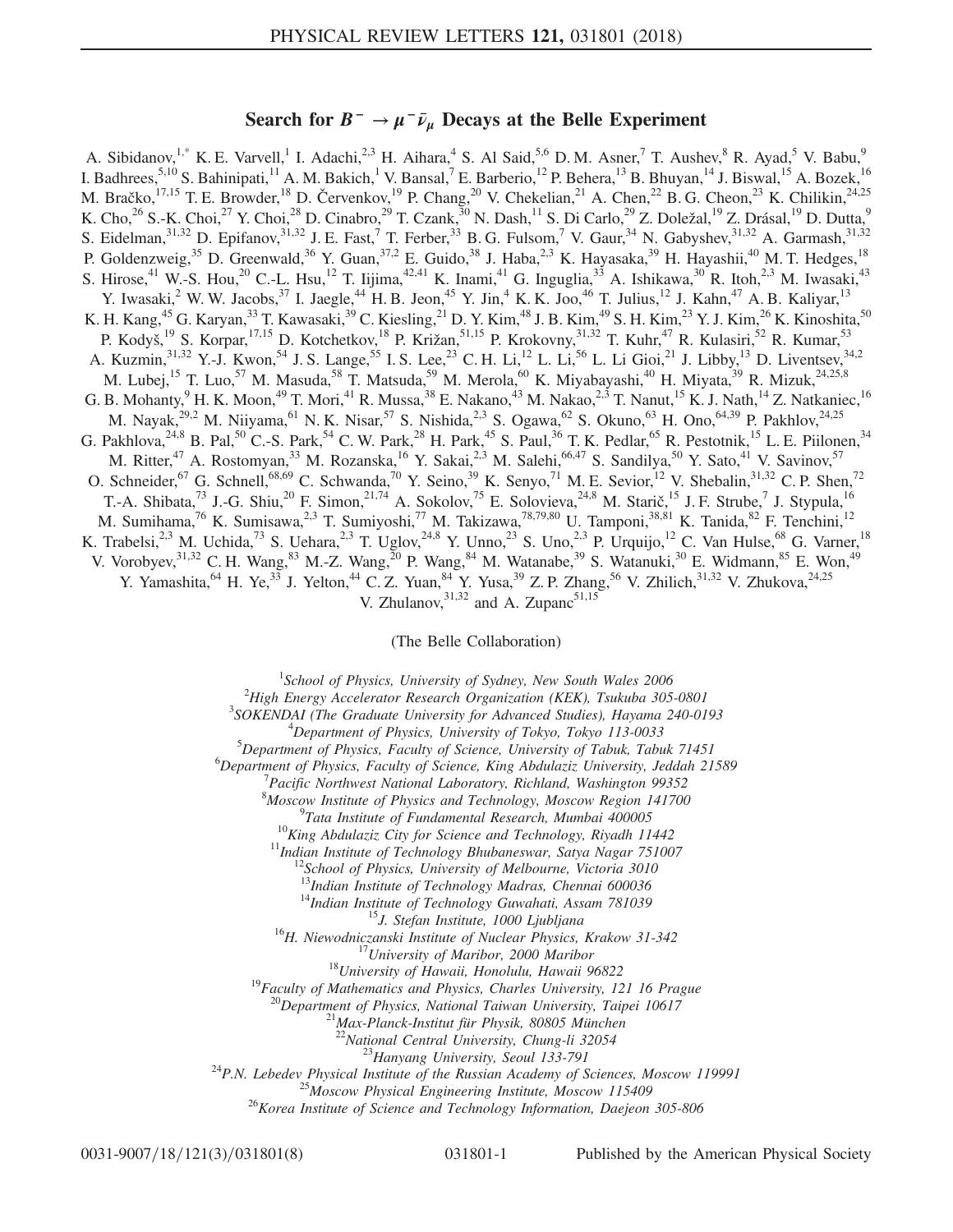## PHYSICAL REVIEW LETTERS 121, 031801 (2018)

 $\begin{tabular}{c} $^{27}$Gyeongsang National University, Chiniu 660-701$ \\ $^{28}$Sungkyunkwan University, Stuvon 440-746$ \\ $^{29}$Wayne State University, Detroit, Michicing 48202$ \\ $^{30}Department of Physics, Tohoku University, Sendai 980-8578$ \\ $^{31}Budker Institute of Nuclear Physics SB RAS, Novosibirsk 630090$ \\ $^{32}Dewstobries State University, Novosibirsk 630090$ \\ $^{33}Deutsches Elektronen-Syuchor, 22607 Hamburg\\ $^{34}Virginia Polytechnic Institute and State University, Blacksburg, Virginia 24061$$ 46 Chonnam National University, Kwangju 660-701 <sup>47</sup>Ludwig Maximilians University, 80539 Munich<br> $48$ Soongsil University, Seoul 156-743<br> $49$ Korea University, Seoul 136-713 <sup>50</sup>University of Cincinnati, Cincinnati, Ohio 45221<br>
<sup>51</sup>Faculty of Mathematics and Physics, University of Ljubljana, 1000 Ljubljana<br>
<sup>52</sup>Kennesaw State University, Kennesaw, Georgia 30144<br>
<sup>53</sup>Punjab Agricultural Univer <sup>55</sup>Justus-Liebig-University, Seoul 120-749<br><sup>55</sup>Justus-Liebig-Universität Gießen, 35392 Gießen<br><sup>56</sup>University of Science and Technology of China, Hefei 230026<br><sup>57</sup>University of Pittsburgh, Pittsburgh, Pennsylvania 15260 58 Earthquake Research Institute, University of Tokyo, Tokyo 113-0032 <sup>59</sup>University of Miyazaki, Miyazaki 889-2192<br><sup>60</sup>INFN—Sezione di Napoli, 80126 Napoli <sup>61</sup>Kyoto University, Kyoto 606-8502<br><sup>62</sup>Toho University, Funabashi 274-8510<br><sup>63</sup>Kanagawa University, Yokohama 221-8686<br><sup>64</sup>Nippon Dental University, Niigata 951-8580<br><sup>65</sup>Luther College, Decorah, Iowa 52101 <sup>67</sup>École Polytechnique Fédérale de Lausanne (EPFL), Lausanne 1015<br><sup>67</sup>École Polytechnique Fédérale de Lausanne (EPFL), Lausanne 1015<br><sup>68</sup>University of the Basque Country UPV/EHU, 48080 Bilbao <sup>69</sup>IKERBASQUE, Basque Foundation for Science, 48013 Bilbao<br><sup>70</sup>Institute of High Energy Physics, Vienna 1050<br><sup>71</sup>Yamagata University, Yamagata 990-8560 <sup>71</sup>Yamagata University, Yamagata 990-8560<br>
<sup>72</sup>Beihang University, Beijing 100191<br>
<sup>73</sup>Tokyo Institute of Technology, Tokyo 152-8550<br>
<sup>74</sup>Excellence Cluster Universe, Technische Universität München, 85748 Garching<br>
<sup>75</sup>I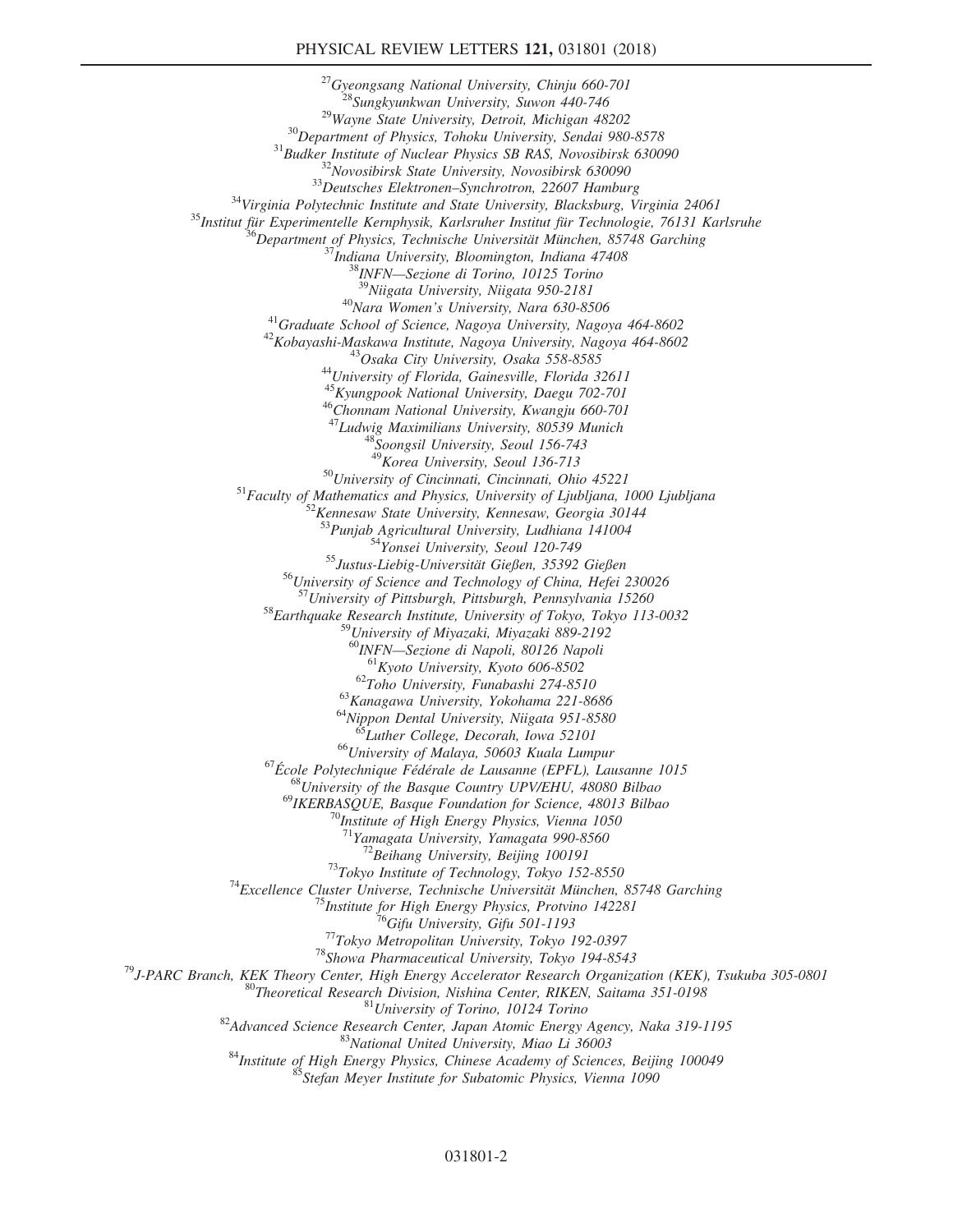(Received 12 December 2017; revised manuscript received 1 May 2018; published 18 July 2018)

We report the results of a search for the rare, purely leptonic decay  $B^{-} \to \mu^{-} \bar{\nu}_{\mu}$  performed with a 711 fb<sup>-1</sup> data sample that contains 772 × 10<sup>6</sup>  $B\bar{B}$  pairs, collected near the  $\Upsilon(4S)$  resonance with the Belle detector at the KEKB asymmetric-energy  $e^+e^-$  collider. The signal events are selected based on the presence of a high momentum muon and the topology of the rest of the event showing properties of a generic B-meson decay, as well as the missing energy and momentum being consistent with the hypothesis of a neutrino from the signal decay. We find a 2.4 standard deviation excess above background including systematic uncertainties, which corresponds to a branching fraction of  $\mathcal{B}(B^- \to \mu^- \bar{\nu}_\mu) = (6.46 \pm 2.22 \pm 0.000)$ 1.60)  $\times$  10<sup>-7</sup> or a frequentist 90% confidence level interval on the B<sup>-</sup> →  $\mu$ <sup>-</sup> $\bar{\nu}_{\mu}$  branching fraction of  $[2.9, 10.7] \times 10^{-7}$ .

DOI: [10.1103/PhysRevLett.121.031801](https://doi.org/10.1103/PhysRevLett.121.031801)

<span id="page-2-0"></span>In the standard model (SM), the branching fraction for the purely leptonic decay of a  $B^-$  meson [\[1\]](#page-6-1), assuming a massless neutrino, is

$$
\mathcal{B}(B^{-} \to \ell^{-} \bar{\nu}_{\ell}) = \frac{G_{F}^{2} m_{B} m_{\ell}^{2}}{8\pi} \left( 1 - \frac{m_{\ell}^{2}}{m_{B}^{2}} \right)^{2} f_{B}^{2} |V_{ub}|^{2} \tau_{B}, \quad (1)
$$

where  $G_F$  is the Fermi constant,  $m_B$  and  $m_\ell$  are the masses of the B meson and charged lepton, respectively,  $f_B$  is the B-meson decay constant obtained from theory,  $\tau_B$  is the lifetime of the B meson, and  $V_{ub}$  is the Cabibbo-Kobayashi-Maskawa matrix element governing the coupling between the  $u$  and  $b$  quarks. The FLAG [\[2\]](#page-6-2) average of lattice QCD calculations gives  $f_B = 0.186 \pm 0.004$  GeV, the world-average value of  $\tau_B$  is  $1.638 \pm 0.004$  ps [\[3\]](#page-6-3), and the value of  $|V_{ub}|$  is  $(3.736 \pm 0.142) \times 10^{-3}$ , obtained by the fit procedure described in Ref. [\[4\]](#page-6-4), equipped with the most recent lattice QCD calculation by the FNAL and MILC collaborations [\[5\]](#page-6-5). Using these values as input parameters for Eq. [\(1\),](#page-2-0) the expected branching fraction for  $B^- \to \mu^- \bar{\nu}_\mu$  is  $(3.80 \pm 0.31) \times 10^{-7}$  and the event yield in the full Belle data set is  $301 \pm 25$  (for both charges).

Because of the relatively small theoretical uncertainties within the SM framework,  $B^- \rightarrow \ell^- \bar{\nu}_\ell$  decays are good candidates for testing SM predictions and searching for phenomena that might modify them. For instance, the effects of charged Higgs bosons in two-Higgs-doublet models of type  $II$  [\[6\]](#page-6-6), the *R*-parity-violating minimal supersymmetric standard model (MSSM) [\[7\],](#page-6-7) or lepto-quarks [\[8\]](#page-6-8) may significantly change the  $B^- \rightarrow \ell^- \bar{\nu}_{\ell}$ decay rates.

Moreover, by taking the ratios of purely leptonic  $B^$ decays, most of the input parameters in Eq. [\(1\)](#page-2-0) cancel, and very precise values are predicted. Predictions of the ratios  $\mathcal{B}(B^- \to \tau^- \bar{\nu}_\tau)/\mathcal{B}(B^- \to e^- \bar{\nu}_e)$  and  $\mathcal{B}(B^- \to \tau^- \bar{\nu}_\tau)/\mathcal{B}(B^- \to e^- \bar{\nu}_e)$  $\mathcal{B}(B^- \to \mu^- \bar{\nu}_\mu)$  obtained within a general MSSM at large  $\tan \beta$  [\[9\]](#page-6-9) with heavy squarks [\[10\]](#page-6-10) deviate from the SM expectations, and the deviation can be as large as an order of magnitude in the grand unified theory framework [\[11\]](#page-6-11).

There have been several searches for the decay  $B^- \rightarrow$  $\mu^-\bar{\nu}_\mu$  to date [\[12](#page-6-12)–16], and no evidence of the decay has been found, with the most stringent limit of  $B(B^{-} \rightarrow \mu^{-} \bar{\nu}_{\mu}) < 1.0 \times 10^{-6}$  at 90% confidence level set by the BABAR Collaboration [\[14\].](#page-6-13) Searches for the  $B^- \rightarrow$  $\tau^-\bar{\nu}_{\tau}$  decay by the Belle [\[17,18\]](#page-6-14) and BABAR [\[19,20\]](#page-6-15) experiments have found evidence for the decay with an average PDG [\[3\]](#page-6-3) branching fraction of  $\mathcal{B}(B^- \to \tau^- \bar{\nu}_\tau)$  =  $(1.09 \pm 0.24) \times 10^{-4}$ , consistent with the SM prediction.

We present a search for the decay  $B^- \to \mu^- \bar{\nu}_\mu$  using the untagged method. In such a method, the candidate decay products of the other  $B$  meson are required to satisfy generic kinematic requirements, consistent with the Bdecay hypothesis. This study is based on a  $711$  fb<sup>-1</sup> data sample that contains  $(772 \pm 11) \times 10^6$  BB pairs, collected at a center-of-mass energy of  $\sqrt{s} = 10.58$  GeV, corresponding to the  $\Upsilon(4S)$  resonance, with the Belle detector at the KEKB asymmetric-energy  $e^+e^-$  (3.5 on 8 GeV) collider [\[21\]](#page-6-16).

The Belle detector is a large-solid-angle magnetic spectrometer that consists of a silicon vertex detector, a 50-layer central drift chamber (CDC), an array of aerogel threshold Cherenkov counters (ACCs), a barrel-like arrangement of time-of-flight (TOF) scintillation counters, and an electromagnetic calorimeter composed of CsI(Tl) crystals (ECL) located inside a superconducting solenoid coil that provides a 1.5 T magnetic field. An iron fluxreturn yoke located outside of the coil is instrumented to detect  $K_L^0$  mesons and to identify muons (KLM). The detector is described in detail elsewhere [\[22\]](#page-7-0).

The event sample obtained at the  $\Upsilon(4S)$  resonance contains not only a large sample of  $\Upsilon(4S) \rightarrow B\bar{B}$  events but also a background arising from so-called continuum processes: annihilation into lighter fermions  $e^+e^- \rightarrow q\bar{q}$  $(q = u, d, s, c, \text{ and } \tau, \mu)$  and two-photon production  $e^+e^- \rightarrow e^+e^-\gamma^*\gamma^*$ ,  $\gamma^*\gamma^* \rightarrow q\bar{q}$ . To characterize the

Published by the American Physical Society under the terms of the [Creative Commons Attribution 4.0 International](https://creativecommons.org/licenses/by/4.0/) license. Further distribution of this work must maintain attribution to the author(s) and the published article's title, journal citation, and DOI. Funded by SCOAP<sup>3</sup>.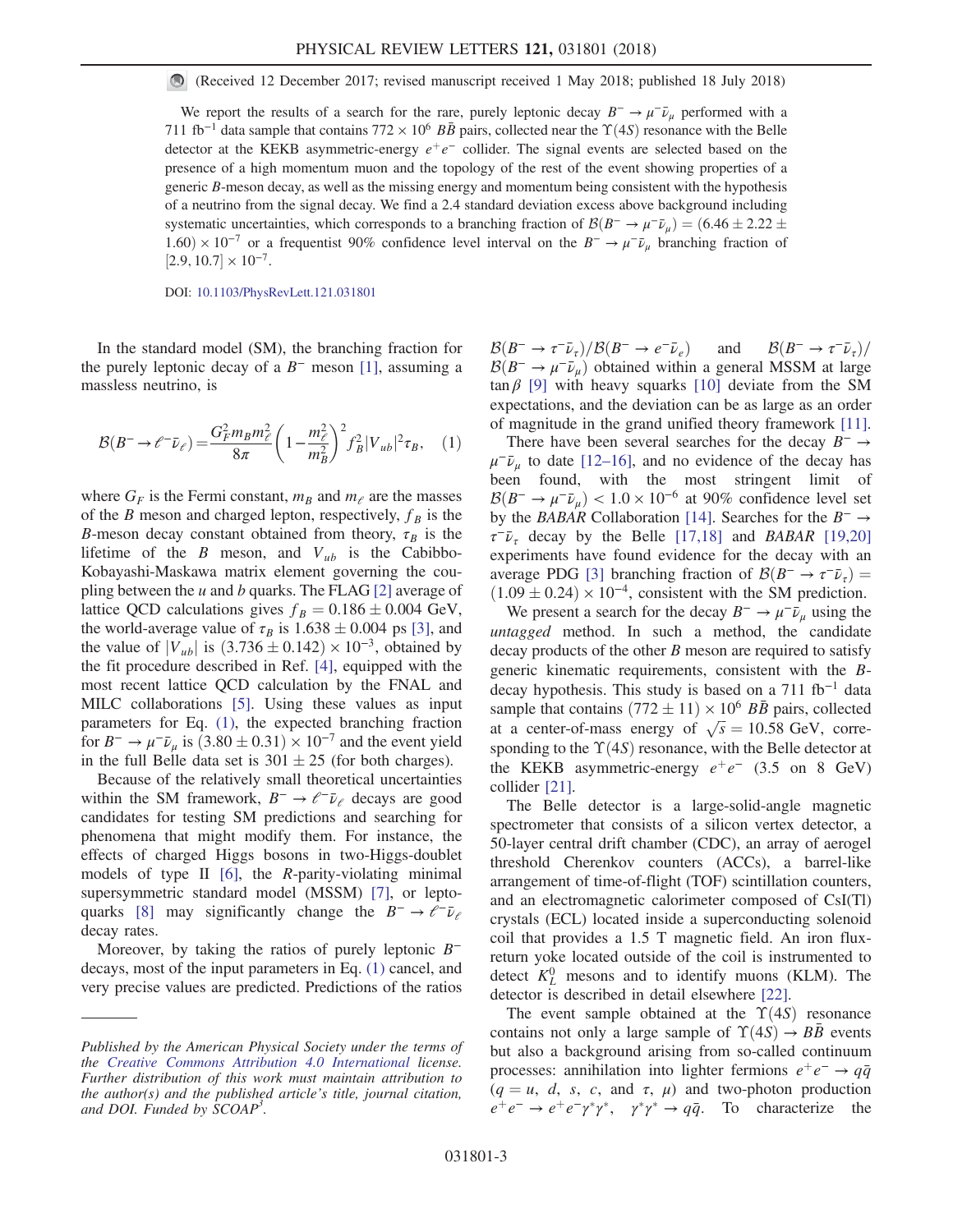contribution of these events in our search, which is substantial, we use a 79 fb<sup>-1</sup> sample collected 40 MeV below the  $B\bar{B}$  production threshold.

We use Monte Carlo (MC) samples based on the detailed detector geometry description implemented with the GEANT3 package [\[23\]](#page-7-1) to establish the analysis technique and study major backgrounds. Events with B-meson decays are generated using EVTGEN [\[24\]](#page-7-2). The generated samples include  $2 \times 10^6$  signal events, a sample of generic  $B\bar{B}$ decays corresponding to 10 times the integrated luminosity of the data,  $c\bar{c}$  production as well as  $u\bar{u}$ , dd, and  $s\bar{s}$  (or, for short, uds) corresponding to 6 times the data,  $B \to X_u \ell^- \bar{\nu}_\ell$ decays corresponding to 20 times the data, other B decays with probability  $\leq 4 \times 10^{-4}$  corresponding to 50 times the data, and  $e^+e^- \rightarrow \tau^+\tau^-$  corresponding to 5 times the data, as well as other QED and two-photon processes with various multiples of the data. The simulation accounts for the evolution in background conditions and beam collision parameters over the course of the data-taking period. Finalstate radiation from charged particles is modeled using the PHOTOS package [\[25\].](#page-7-3)

In addition,  $8 \times 10^6$  MC events of one of the largest backgrounds,  $\bar{B} \to \pi \ell^- \bar{\nu}_\ell$ , are generated uniformly as a function of  $q^2$ . These events are reweighted to the most recent lattice QCD form-factor calculation, in order to decrease MC statistical fluctuations at high  $q^2$  and to study the behavior of the fit procedure described below when form factors are varied within uncertainties.

Finally, 10<sup>6</sup> events of the three-body decay  $B^- \rightarrow \mu^- \bar{\nu}_\mu \gamma$ are generated with photon energy above 25 MeV in the B decay frame with the form-factor parameters  $R = 3$  and  $m_b = 5 \text{ GeV}/c^2$  based on the work in Ref. [\[26\]](#page-7-4).

The muon in  $B^- \to \mu^- \bar{\nu}_\mu$  decay is monochromatic in the absence of radiation, with a momentum in the B-meson rest frame  $p_{\mu}^{B} \approx m_{B}/2$ . In the  $\Upsilon(4S)$  center-of-mass frame, where the  $B$  meson is in motion, the boost smears the momentum of the muon,  $p^*_{\mu}$ , to the range  $(2.476, 2.812)$  GeV/c. We select well-reconstructed muon candidates in the wider region of  $(2.2, 4.0)$  GeV/c to include enough data to validate the analysis procedure and estimate backgrounds. To reduce potential bias, the  $\Upsilon(4S)$  data in the  $p^*_{\mu}$  interval (2.45, 2.85) GeV/c was not considered until the analysis procedure was finalized. Signal muons are identified by a standard procedure based on their penetration range and degree of transverse scattering in the KLM detector with an efficiency of ∼90% [\[27\]](#page-7-5). An additional selection is applied with information from the CDC, ECL, ACC, and TOF subdetectors, combined using an artificial neural network, to reject the chargedkaon muonic decay in flight. Background suppression of 33% is achieved by this procedure, with a signal-muon selection efficiency of 97%.

Charged particles, including the signal-muon candidate, are required to originate from the region near the interaction point (IP) of the electron and positron beams. This region is defined by  $|z_{PCA}| < 2$  cm and  $r_{PCA} < 0.5$  cm, where  $z_{PCA}$ is the distance of the point of closest approach (PCA) from the IP along the  $z$  axis (opposite the positron beam), and  $r_{PCA}$  is the distance from this axis in the transverse plane. The charged daughters of reconstructed long-lived neutral particles (converted  $\gamma$ ,  $K_S^0$ , and  $\Lambda$ ) are included in this list even if they fail the IP selection. All other charged particles are ignored when constructing the B-meson kinematic variables. We discard the event if the total momentum of these ignored particles exceeds 1.3 GeV/ $c$  to suppress the background from misreconstructed long-lived neutral particles.

Each surviving track that is not classified as a long-lived neutral-particle daughter is assigned a unique identity. Electrons are identified using the ratio of the energy detected in the ECL to the track momentum, the ECL shower shape, position matching between the track and the ECL cluster, the energy loss in the CDC, and the response of the ACC [\[28\].](#page-7-6) Muons are identified as described earlier for the signal-muon candidates. Pions, kaons, and protons are identified using the responses of the CDC, ACC, and TOF. In the expected momentum region for particles from B-meson decays, charged leptons are identified with an efficiency of about 75%, while the probability of misidentifying a pion as an electron (muon) is 1.9% (5%). Charged pions (kaons, protons) are selected with an efficiency of 86% (75%, 98%) and a pion (kaon, proton) misidentification probability of 6% (13%, 72%).

Photon candidates are selected using a polar-angledependent energy threshold chosen such that a photon with energy above (below) the threshold is more likely to originate from B-meson decay (calorimeter noise). In the barrel calorimeter, the energy threshold is about 40 MeV; in the forward and backward end caps, it rises to 110 and 150 MeV, respectively. Additionally, we require the total energy deposition in the calorimeter not associated with charged particles or recognized as photons to be under 0.6 GeV.

The neutrino in  $B^- \to \mu^- \bar{\nu}_\mu$  decay is not detected. The photons and surviving charged particles other than the signal muon should come from the companion  $B$  meson in the  $e^+e^- \rightarrow \Upsilon(4S) \rightarrow B^+B^-$  process. We select companion B-meson candidates that have invariant mass close to the nominal B-meson mass and total energy close to the nominal B-meson energy from the  $\Upsilon(4S) \rightarrow BB$ decay. These quantities are represented by the beam-constrained mass and energy

$$
M_{\rm bc} = \sqrt{E_{\rm beam}^2/c^4 - \left|\sum_i \vec{\mathbf{p}}_i^* / c\right|^2},\tag{2}
$$

$$
E_B = \sum_i \sqrt{(m_i c^2)^2 + |\vec{\mathbf{p}}_i^* c|^2},\tag{3}
$$

where  $E_{\text{beam}}$  is the beam energy in the  $\Upsilon(4S)$  center-ofmass frame, and  $\vec{p}_i^*$  and  $m_i$  are the center-of-mass frame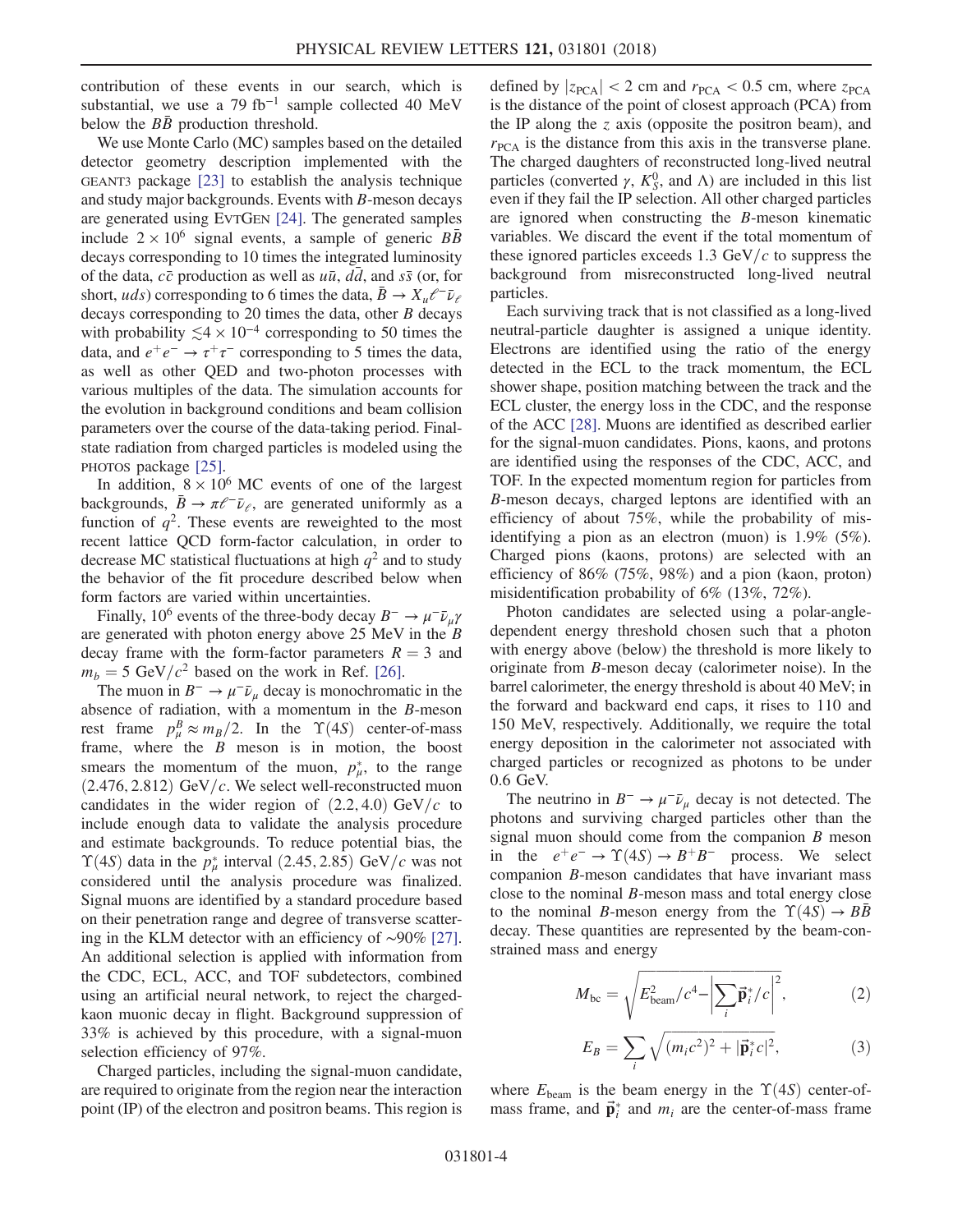momentum and mass, respectively, of the ith particle that makes up the accompanying  $B$ -meson candidate. We retain events that satisfy  $M_{bc} > 5.1 \text{ GeV}/c^2$  and  $-3 \text{ GeV} < E_B E_{\text{beam}} < 2 \text{ GeV}.$ 

<span id="page-4-0"></span>To exploit the jetlike structure of the continuum background, where particles tend to be produced collinearly, we define the direction  $\hat{n}$  of the thrust axis by maximizing the quantity

$$
\frac{\sum_{i} (\hat{\boldsymbol{n}} \cdot \vec{\mathbf{p}}_{i}^{*})^{2}}{\sum_{i} |\vec{\mathbf{p}}_{i}^{*}|^{2}},
$$
\n(4)

while satisfying the condition  $\hat{n} \cdot (\sum_i \vec{p}_i^*) > 0$ . We require  $\hat{n} \cdot \hat{p}^*_{\mu} > -0.8$ , where  $\hat{p}^*_{\mu}$  is the signal-muon direction, to remove muons collinear and oppositely directed with respect to the other particles in the event.

The missing energy of a neutrino from semileptonic decays of B or D mesons can be similar to that of the signal, and an excess of reconstructed charged leptons is a signature of these decays. We therefore require no more than one additional lepton in the event besides the signal muon.

The information from the KLM detector subsystem is also used to improve signal purity. The KLM cannot measure the  $K_L^0$  energy—only the interaction position and this can lead to an incorrect estimation of the missing energy to be attributed to the signal neutrino. We require no more than one  $K_L^0$  cluster in the KLM and no  $K_L^0$  clusters associated with ECL clusters. This selection rejects about 24% of the background events and keeps about 90% of the signal. The  $K_L^0$  detection efficiency is calibrated using a  $\overline{D^0} \rightarrow \phi K_S^0$ ,  $\phi \rightarrow K_S^0 K_L^0$  control sample.

The total signal selection efficiency for  $B^- \to \mu^- \bar{\nu}_\mu$ decays is estimated to be around 38% at this stage, with an expected signal yield of  $115 \pm 9$ . However, the remaining background is still more than 3 orders of magnitude larger than the expected signal yield. A multivariate data analysis is therefore employed to further separate signal from background. We combine various kinematic variables of an event into a single variable  $o_{nn}$  using an artificial neural network. We choose 14 input variables that are uncorrelated with the absolute value of the muon momentum and that collectively yield the best signal to background ratio. These variables are five event-shape moments, the polar angle of the missing momentum vector, the angle between the thrust axis and the signal-muon direction, the energy difference  $E_B - E_{\text{beam}}$ , the angle between the signal-muon direction and the thrust axis calculated using only photons, the angle between the momentum of the companion  $B$  meson and the signalmuon direction, the z-axis distance between the signal muon's  $z<sub>PCA</sub>$  and the reconstructed vertex of the companion B meson, the square of the thrust as defined in Eq. [\(4\),](#page-4-0) the sum of charges of charged particles in an event, and the polar angle of the muon momentum vector.

<span id="page-4-1"></span>

FIG. 1. The distributions of the neural network output variable for the signal and major background processes predicted by MC in the signal-enhanced region 2.644 GeV/ $c < p^*_{\mu}$ 2.812 GeV/ $c$  (the relative normalization of these distributions is arbitrary).

The distributions of the neural network output variable in the signal-enhanced region in  $p^*_{\mu}$  are shown in Fig. [1](#page-4-1). The only background components peaking in the signal region are  $B \to \pi \ell^- \bar{\nu}_\ell$  and, much less prominently,  $B \to \rho \ell^- \bar{\nu}_\ell$ . All other major backgrounds decrease significantly approaching the  $o_{nn} \sim 1$  region and do not have a peaking behavior in the  $o_{nn}$  variable that can mimic the signal.

The signal yield is extracted by a binned maximumlikelihood fit in the  $p_{\mu}^{*}$ - $o_{nn}$  plane using the method described in Ref. [\[29\]](#page-7-7), taking into account the uncertainty arising from the finite number of events in the template MC histograms. The fit region covers muon momenta from 2.2 to 4 GeV/c with 5 MeV/c bins and the full range of the  $o<sub>nn</sub>$  variable from  $-1$  to 1 with 0.04 bins. The region at high muon momentum  $p^*_{\mu}$  and high  $o_{nn}$  is sparsely populated; to avoid bins with zero or a few events, which are undesirable for the fit method employed, we increased the bin size in this region. The fine binning in the signal region is preserved. After the rebinning, the  $p_{\mu}^{*}$ - $o_{nn}$  histogram is reduced from 1800 to 1226 bins. The fit method tends to scale low-populated templates to improve the fit to data; because of this, background components with the predicted fraction of under 1% of the total number of events are fixed in the fit to the MC prediction. The fitted-yield components are the signal,  $\bar{B} \to \pi \ell^- \bar{\nu}_e$ ,  $\bar{B} \to \rho \ell^- \bar{\nu}_e$ , the rest of the charmless semileptonic decays, BB,  $c\bar{c}$ , uds,  $\tau^+\tau^-$ , and  $e^+e^-\mu^+\mu^-$ . The fixed-yield components are  $\mu^+\mu^-$ ,  $e^+e^-e^+e^-$ ,  $e^+e^-u\bar{u}$ ,  $e^+e^-dd$ ,  $e^+e^-s\bar{s}$ , and  $e^+e^-c\bar{c}$ . The  $\bar{B} \to \pi \ell^- \bar{\nu}_\ell$  component is composed of both  $B^- \to \pi^0 \ell^- \bar{\nu}_\ell$ and  $\bar{B}^0 \to \pi^+ \ell^- \bar{\nu}_{\ell}$  decays, with the ratio fixed by isospin symmetry and assuming  $\mathcal{B}(\Upsilon(4S) \rightarrow B^+B^-) = 0.514$ since, in our untagged analysis, they are indistinguishable.

To obtain the signal branching fraction, we fit for the ratio  $R = N_{B\to \mu\bar{\nu}_\mu}/N_{B\to \pi\mu\bar{\nu}_\mu}$ . This ratio also helps to reliably estimate the fit uncertainty. The result of the fit is  $R = (1.66 \pm 0.57) \times 10^{-2}$ , which is equivalent to a signal yield of  $N_{B\rightarrow\mu\bar{\nu}_\mu} = 195 \pm 67$  and the branching fraction ratio of  $\mathcal{B}(B^- \to \mu^- \bar{\nu}_\mu)/\mathcal{B}(\bar{B} \to \pi \ell^- \bar{\nu}_\ell) =$  $(4.45 \pm 1.53<sub>stat</sub>) \times 10^{-3}$ . This result can be compared to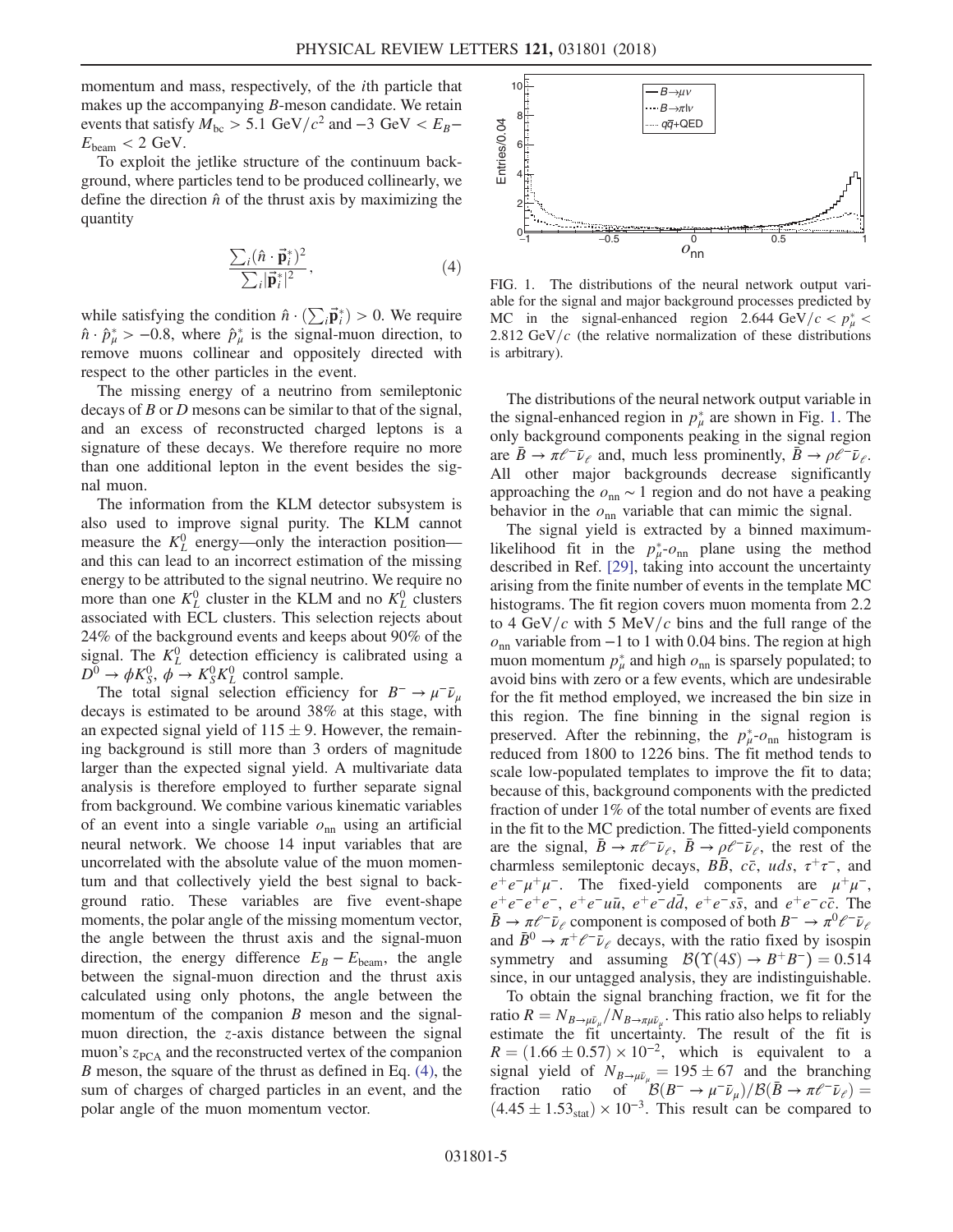<span id="page-5-0"></span>

FIG. 2. Projections of the fitted distribution to data onto the histogram axes in the signal-enhanced regions (top panel)  $0.84 < \rho_{\rm nn}$  and (bottom panel) 2.6 GeV/ $c < p_{\mu}^* < 2.85$  GeV/ $c$ .

the MC prediction of this ratio  $R_{MC} = 114.6/11746 =$  $0.976 \times 10^{-2}$ , obtained assuming  $\mathcal{B}(B \to \mu \bar{\nu}_{\mu}) = 3.80 \times 10^{-7}$ and  $\mathcal{B}(\bar{B}^0 \to \pi^+ \ell^- \bar{\nu}_e) = 1.45 \times 10^{-4}$  (the PDG average [\[3\]](#page-6-3)). The fitted value of R results in the branching fraction  $B(B \to \mu \bar{\nu}_\mu) = (6.46 \pm 2.22) \times 10^{-7}$ , where the quoted uncertainty is statistical only. The statistical significance of the signal is  $3.4\sigma$ , determined from the likelihood ratio of the fits with a free signal component and with the signal component fixed to zero. The fit result of the reference process  $B \to \pi \ell^- \bar{\nu}_{\ell}$  agrees with the MC prediction to better than 10%. The projections of the fitted distribution in the signal-enhanced regions are shown in Fig. [2.](#page-5-0) The fit qualities of the displayed projections are  $\chi^2$ /ndf = 27.6/16 (top panel) and  $\chi^2$ /ndf = 29.1/25 (bottom panel), taking into account only data uncertainties.

The double ratio  $R/R_{MC}$  benefits from substantial cancellation of the systematic uncertainties from muon identification, lepton and neutral-kaon vetos, and the companion B-meson decay mismodeling, as well as partially canceling trigger uncertainties and possible differences in the distribution of the  $o_{nn}$  variable.

In the signal region, the main background contribution comes from charmless semileptonic decays; in particular, the main components  $B \to \pi \ell^- \bar{\nu}_\ell$  and  $B \to \rho \ell^- \bar{\nu}_\ell$ , which peak at high  $o_{nn}$  values, are carefully studied. With soft and undetected hadronic recoil, these decays are kinematically indistinguishable from the signal in an untagged analysis. For the  $\bar{B} \to \pi \ell^- \bar{\nu}_\ell$  component, we vary the form-factor shape within uncertainties obtained with the new lattice QCD result [\[5\]](#page-6-5) and the procedure described in Ref. [\[4\]](#page-6-4), which was used to estimate the value of  $|V_{ub}|$ . Since the form factor is tightly constrained, the contribution to the systematic uncertainty from the  $\bar{B} \to \pi \ell^- \bar{\nu}_\ell$  background is estimated to be only 0.9%. For the  $\bar{B} \to \rho \ell^- \bar{\nu}_\ell$  component, the form factors at high  $q^2$  or high muon momentum have much larger uncertainties and several available calculations are employed [\[30](#page-7-8)–32], resulting in a systematic uncertainty of 12%. The  $\bar{B} \to \rho \ell^- \bar{\nu}_{\ell}$  decays are a significant part of the background in the low muon momentum region, and formfactor mismodeling may lead to a worse description of the data in this region.

The rare hadronic decay  $B^- \to K^0_L \pi^-$ , where  $K^0_L$  is not detected and the high momentum  $\pi$  is misidentified as a muon, is also indistinguishable from the signal decay and has a similar  $o_{nn}$  shape. This contribution is fixed in the fit and the signal yield difference, with and without the  $B^- \rightarrow$  $K_L^0 \pi^-$  component, of 5.5% is taken as a systematic uncertainty since GEANT3 poorly models  $K<sub>L</sub><sup>0</sup>$  interactions with materials.

The not-yet-discovered process  $B^- \to \mu^- \bar{\nu}_{\mu} \gamma$  with a soft photon can mimic the signal decay. To estimate the uncertainty from this hypothetical background, we perform the fit with this contribution fixed to half of the best upper limit  $\mathcal{B}(B^- \to \mu^- \bar{\nu}_\mu \gamma) < 3.4 \times 10^{-6}$  at 90% C.L. by Belle [\[33\]](#page-7-9) and take the difference of 6% as the systematic uncertainty.

In the region  $p^*_{\mu} > 2.85 \text{ GeV}/c$ , where only continuum events are present, we observe an almost linearly growing data-fit difference as a function of  $o_{nn}$  with a maximum deviation of ~20% at  $o_{nn}$  ~ 1. To estimate the potential bias due to this dependence, we rescale linearly with  $o_{nn}$  the continuum histograms used in the fit and refit, obtaining a 15% lower value of R. For peaking components such as the signal  $B^- \to \mu^- \bar{\nu}_\mu$  and the normalization decay  $\bar{B} \to \pi \ell^- \bar{\nu}_\ell$ , we use the fit-to-data ratio in the region  $p^*_{\mu}$  < 2.5 GeV/ $c$  and apply it to the peaking components in the signal-region histograms  $(B^- \to \mu^- \bar{\nu}_\mu, \bar{B} \to \pi \ell^- \bar{\nu}_\ell,$  and  $\bar{B} \to \rho \ell^- \bar{\nu}_\ell$ ). Refitting produces an 11% higher value of R. Simultaneously applying both effects leads to only a 2% shift in the refitted central value; thus, we include the individual deviations as systematic uncertainties in the continuum and signal peak descriptions.

In some cases, the signal muon and detected fraction of the particles from the companion B-meson decay do not provide enough particles for an event to be identified as a B-meson decay and hence to be recorded. The efficiency for recording these events is 84%, as calculated using MC, and we take the event-recording uncertainty to be half of the inefficiency (8%) since it will be partially canceled by taking the ratio with the normalization process  $\bar{B} \to \pi \ell^- \bar{\nu}_\ell$ .

The branching fraction of the normalization process  $\bar{B} \to \pi \ell^- \bar{\nu}_\ell$  is known with 3.4% precision [\[3\],](#page-6-3) and this is included as a systematic uncertainty.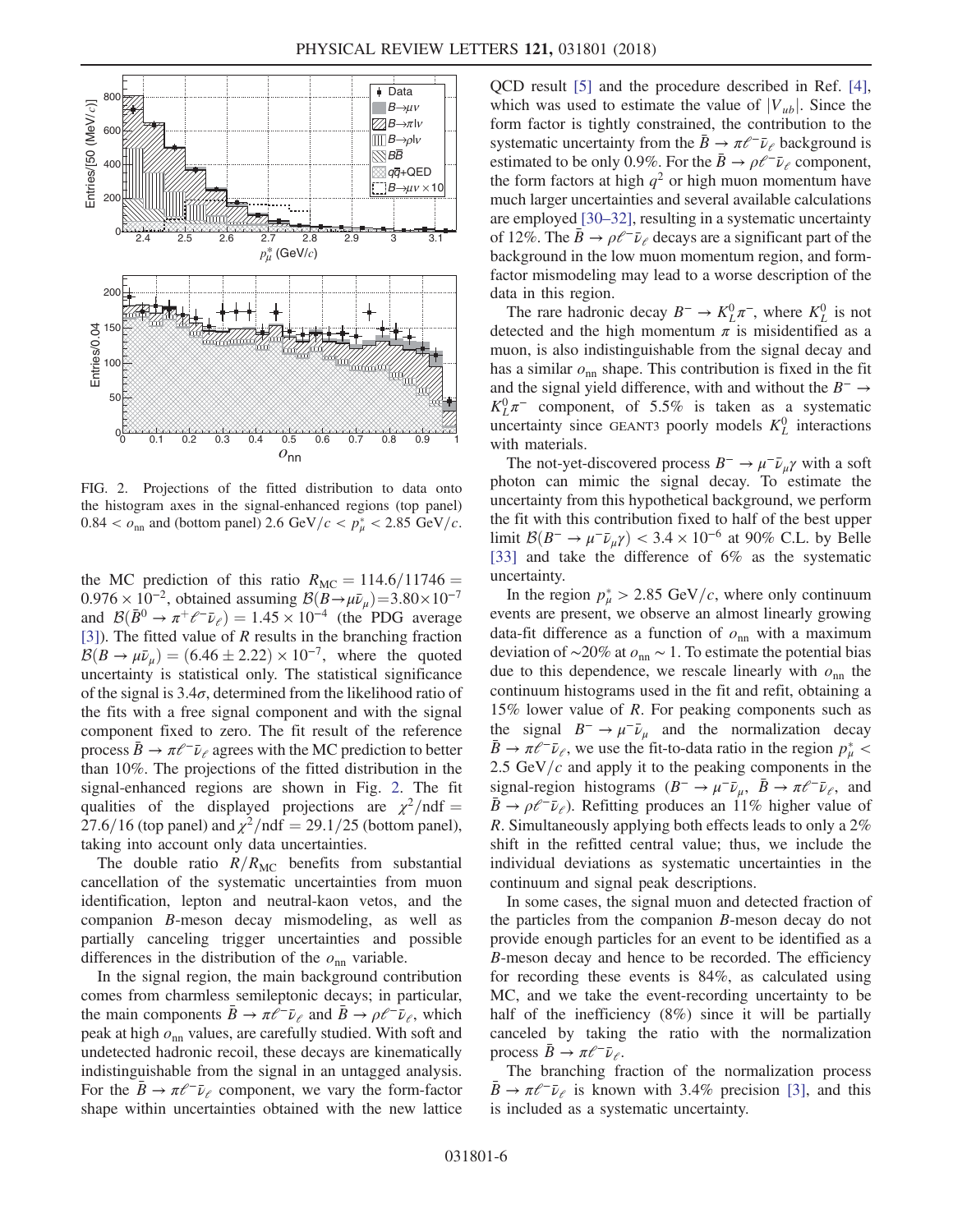The total systematic uncertainty of 25% is obtained by summing the individual contributions discussed above in quadrature.

Incorporating systematic uncertainties, the final branching fraction for the signal decay is  $\mathcal{B}(B^- \to \mu^- \bar{\nu}_\mu)$  $(6.46 \pm 2.22<sub>stat</sub> \pm 1.60<sub>syst</sub>) \times 10<sup>-7</sup> = (6.46 \pm 2.74<sub>tot</sub>) \times 10<sup>-7</sup>.$ This result supersedes the previous Belle untagged search [\[13\]](#page-6-17). The systematic uncertainties reduce the fit statistical signal significance from 3.4 to 2.4 standard deviations. A confidence interval using a frequentist approach based on Ref. [\[34\]](#page-7-10) is evaluated with systematic uncertainties included and found to be  $\mathcal{B}(B^- \to \mu^- \bar{\nu}_\mu) \in [2.9, 10.7] \times$ 10<sup>−</sup><sup>7</sup> at the 90% C.L., consistent with the SM prediction  $B_{\text{SM}}(B^- \to \mu^- \bar{\nu}_\mu) = (3.80 \pm 0.31) \times 10^{-7}$ .

In conclusion, we have performed an untagged search for the process  $B^- \to \mu^- \bar{\nu}_\mu$  using the full Belle  $\Upsilon(4S)$  data sample, finding a 2.4 standard deviation excess above background, with a measured branching fraction of  $\mathcal{B}(B^- \to \mu^- \bar{\nu}_\mu) = (6.46 \pm 2.22_{\text{stat}} \pm 1.60_{\text{syst}}) \times 10^{-7}$  and a ratio of  $\mathcal{B}(B^- \to \mu^- \bar{\nu}_\mu)/\mathcal{B}(\bar{B} \to \pi \ell^- \bar{\nu}_\ell) = (4.45 \pm 1)$  $1.53<sub>stat</sub> \pm 1.09<sub>syst</sub> \times 10<sup>-3</sup>$ . The 90% confidence interval for the obtained branching fraction in the frequentist approach is  $\mathcal{B}(B^- \to \mu^- \bar{\nu}_\mu) \in [2.9, 10.7] \times 10^{-7}$ . The forthcoming data from the Belle II experiment [\[35\]](#page-7-11) should further improve the measurement.

We thank the KEKB group for the excellent operation of the accelerator; the KEK cryogenics group for the efficient operation of the solenoid; and the KEK computer group, the National Institute of Informatics, and the Pacific Northwest National Laboratory (PNNL) Environmental Molecular Sciences Laboratory (EMSL) computing group for valuable computing and Science Information NETwork 5 (SINET5) network support. We acknowledge support from the Ministry of Education, Culture, Sports, Science, and Technology (MEXT) of Japan, the Japan Society for the Promotion of Science (JSPS), and the Tau-Lepton Physics Research Center of Nagoya University; the Australian Research Council including Grants No. DP180102629, No. DP170102389, No. DP170102204, No. DP150103061, No. FT130100303; Austrian Science Fund under Grant No. P 26794-N20; the National Natural Science Foundation of China under Contracts No. 11435013, No. 11475187, No. 11521505, No. 11575017, No. 11675166, No. 11705209; KeyResearch Program of Frontier Sciences, Chinese Academy of Sciences (CAS), Grant No. QYZDJ-SSW-SLH011; the CAS Center for Excellence in Particle Physics (CCEPP); Fudan University Grants No. JIH5913023, No. IDH5913011/ 003, No. JIH5913024, No. IDH5913011/002; the Ministry of Education, Youth and Sports of the Czech Republic under Contract No. LTT17020; the Carl Zeiss Foundation, the Deutsche Forschungsgemeinschaft, the Excellence Cluster Universe, and the VolkswagenStiftung; the Department of Science and Technology of India; the Istituto Nazionale di Fisica Nucleare of Italy; National Research Foundation (NRF) of Korea Grants No. 2014R1A2A2A01005286, No. 2015R1A2A2A01003280, No. 2015H1A2A1033649, No. 2016R1D1A1B01010135, No. 2016K1A3A7A09005603, and No. 2016R1D1A1B02012900; Radiation Science Research Institute, Foreign Large-size Research Facility Application Supporting project and the Global Science Experimental Data Hub Center of the Korea Institute of Science and Technology Information; the Polish Ministry of Science and Higher Education and the National Science Center; the Ministry of Education and Science of the Russian Federation and the Russian Foundation for Basic Research; the Slovenian Research Agency; Ikerbasque, Basque Foundation for Science, Basque Government (No. IT956- 16) and Ministry of Economy and Competitiveness (MINECO) (Juan de la Cierva), Spain; the Swiss National Science Foundation; the Ministry of Education and the Ministry of Science and Technology of Taiwan; and the United States Department of Energy and the National Science Foundation.

<span id="page-6-0"></span>[\\*](#page-0-0) Present address: University of Victoria, Victoria, British Columbia, Canada V8W 3P6.

- <span id="page-6-2"></span><span id="page-6-1"></span>[1] Charge-conjugate decays are implied throughout this Letter.
- <span id="page-6-3"></span>[2] S. Aoki et al., [Eur. Phys. J. C](https://doi.org/10.1140/epjc/s10052-016-4509-7) 77, 112 (2017).
- <span id="page-6-4"></span>[3] C. Patrignani et al. (Particle Data Group), [Chin. Phys. C](https://doi.org/10.1088/1674-1137/40/10/100001) 40, [100001 \(2016\).](https://doi.org/10.1088/1674-1137/40/10/100001)
- <span id="page-6-5"></span>[4] A. Sibidanov et al. (Belle Collaboration), [Phys. Rev. D](https://doi.org/10.1103/PhysRevD.88.032005) 88, [032005 \(2013\).](https://doi.org/10.1103/PhysRevD.88.032005)
- <span id="page-6-6"></span>[5] J. A. Bailey et al. (Fermilab Lattice and MILC Collaborations), Phys. Rev. D 92[, 014024 \(2015\).](https://doi.org/10.1103/PhysRevD.92.014024)
- <span id="page-6-7"></span>[6] W.-S. Hou, *Phys. Rev. D* **48**[, 2342 \(1993\).](https://doi.org/10.1103/PhysRevD.48.2342)
- <span id="page-6-8"></span>[7] S. Baek and Y. G. Kim, Phys. Rev. D 60[, 077701 \(1999\)](https://doi.org/10.1103/PhysRevD.60.077701).
- <span id="page-6-9"></span>[8] H. Georgi and S.L. Glashow, [Phys. Rev. Lett.](https://doi.org/10.1103/PhysRevLett.32.438) 32, 438 [\(1974\).](https://doi.org/10.1103/PhysRevLett.32.438)
- <span id="page-6-10"></span>[9] see, e.g., A. Djouadi and J. Quevillon, [J. High Energy Phys.](https://doi.org/10.1007/JHEP10(2013)028) [10 \(2013\) 028.](https://doi.org/10.1007/JHEP10(2013)028)
- <span id="page-6-11"></span>[10] G. Isidori and P. Paradisi, [Phys. Lett. B](https://doi.org/10.1016/j.physletb.2006.06.071) 639, 499 (2006).
- <span id="page-6-12"></span>[11] A. Filipuzzi and G. Isidori, [Eur. Phys. J. C](https://doi.org/10.1140/epjc/s10052-009-1130-z) 64, 55 (2009).
- <span id="page-6-17"></span>[12] Y. Yook et al. (Belle Collaboration), [Phys. Rev. D](https://doi.org/10.1103/PhysRevD.91.052016) 91, [052016 \(2015\).](https://doi.org/10.1103/PhysRevD.91.052016)
- <span id="page-6-13"></span>[13] N. Satoyama et al. (Belle Collaboration), [Phys. Lett. B](https://doi.org/10.1016/j.physletb.2007.01.068) 647, [67 \(2007\).](https://doi.org/10.1016/j.physletb.2007.01.068)
- [14] B. Aubert et al. (BABAR Collaboration), [Phys. Rev. D](https://doi.org/10.1103/PhysRevD.79.091101) 79, [091101 \(2009\).](https://doi.org/10.1103/PhysRevD.79.091101)
- [15] B. Aubert et al. (BABAR Collaboration), [Phys. Rev. D](https://doi.org/10.1103/PhysRevD.77.091104) 77, [091104 \(2008\).](https://doi.org/10.1103/PhysRevD.77.091104)
- <span id="page-6-14"></span>[16] B. Aubert et al. (BABAR Collaboration), [Phys. Rev. D](https://doi.org/10.1103/PhysRevD.81.051101) 81, [051101 \(2010\).](https://doi.org/10.1103/PhysRevD.81.051101)
- [17] B. Kronenbitter et al. (Belle Collaboration), [Phys. Rev. D](https://doi.org/10.1103/PhysRevD.92.051102) 92[, 051102 \(2015\).](https://doi.org/10.1103/PhysRevD.92.051102)
- <span id="page-6-15"></span>[18] K. Hara et al. (Belle Collaboration), [Phys. Rev. Lett.](https://doi.org/10.1103/PhysRevLett.110.131801) 110, [131801 \(2013\).](https://doi.org/10.1103/PhysRevLett.110.131801)
- [19] J. P. Lees et al. (BABAR Collaboration), [Phys. Rev. D](https://doi.org/10.1103/PhysRevD.88.031102) 88, [031102 \(2013\).](https://doi.org/10.1103/PhysRevD.88.031102)
- <span id="page-6-16"></span>[20] B. Aubert et al. (BABAR Collaboration), [Phys. Rev. D](https://doi.org/10.1103/PhysRevD.81.051101) 81, [051101 \(2010\).](https://doi.org/10.1103/PhysRevD.81.051101)
- [21] S. Kurokawa and E. Kikutani, [Nucl. Instrum. Methods](https://doi.org/10.1016/S0168-9002(02)01771-0) [Phys. Res., Sect. A](https://doi.org/10.1016/S0168-9002(02)01771-0) 499, 1 (2003), and references therein;